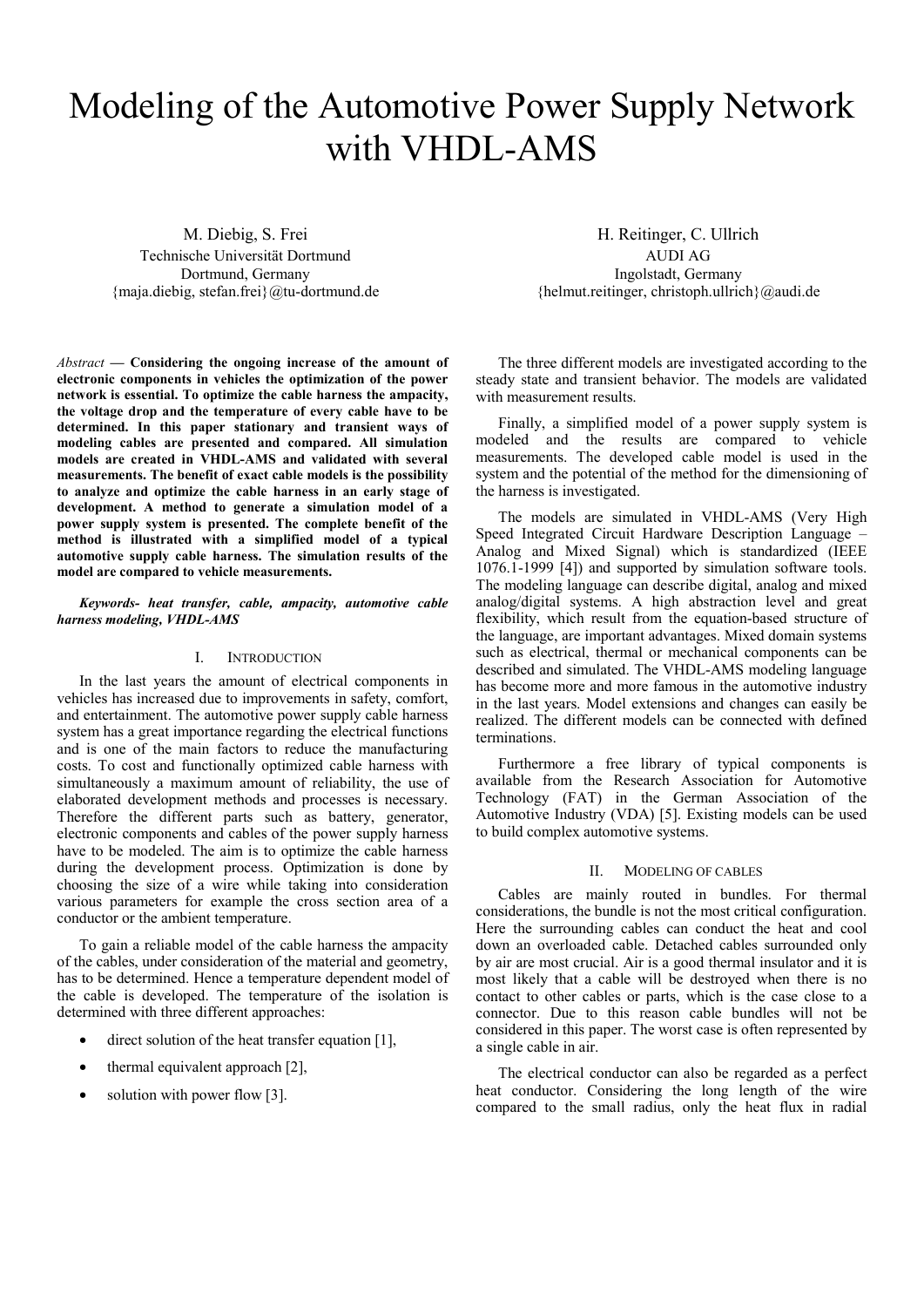direction has to be considered in the model. The principle of the model follows from the interaction between the thermal and the electrical part. The inner heat source results of the consumed electrical power in the wire driven by the voltage and the current.

# *A. Solution of the heat transfer equation*

The heat transfer equation for a cylindrical wire with the length *l* and the cross section *A* simplifies according to [1] to

$$
\frac{\partial T}{\partial t} = \frac{\lambda}{\beta} \cdot \frac{1}{r} \cdot \frac{\partial}{\partial r} \left( r \cdot \frac{\partial T}{\partial r} \right) + \frac{1}{\beta} \frac{P_e}{A \cdot l} \tag{1}
$$

with

$$
\beta \qquad \text{heat capacity} \qquad \qquad [Ws/(Km^3)]
$$

$$
\lambda
$$
 thermal conductivity of insulation [W/(mK)]

*r* radius of cylinder [m]

*Pe* is the electrical power and is also dependent on the current temperature

$$
P_e = I^2 R_{wire} \left( 1 + \alpha_T (T - T_{ref}) + \beta_T (T - T_{ref})^2 \right).
$$
 (2)

*1) Steady state* 

An analytical solution can be achieved by considering the steady state behavior. The heat transfer equation simplifies to

$$
0 = \frac{\lambda}{\beta} \cdot \frac{1}{r} \cdot \frac{\partial}{\partial r} \left( r \cdot \frac{\partial T}{\partial r} \right) + \frac{1}{\beta} \frac{P_e}{A \cdot l} \tag{3}
$$

To determine the temperature of the conductor the ordinary differential equation has to be integrated twice. The overall solution is

$$
T = \frac{P_e}{2\pi r_2} + C_1 \ln(r) + C_2
$$
 (4)

The constants of integration  $C_1$  and  $C_2$  can be found using boundary conditions. The temperature of the conductor for the steady state is

$$
T = \frac{P_e}{2\pi r_2 \alpha} + \frac{P_e}{2\pi \lambda} \ln\left(\frac{r_2}{r_1}\right) + T_{env} \tag{5}
$$

The heat transfer coefficient  $\alpha$  is calculated according to [6] and depends on the convection  $\alpha_c$  and radiation  $\alpha_r$  factors.

#### *2) Transient state*

The heat transfer equation for the transient state cannot be solved analytical. Numerical solutions have to be applied. Therefore the MATLAB® function *pdepe* is used. The partial differential equation is discretized in space and the resulting set of ordinary differential equations is solved. To use this function the wire has to be separated into the conductor and the insulation part. The initial value and the initial-boundary values used for this problem are

$$
T(r,0) = T_{env},\tag{6}
$$

$$
\left. \frac{\partial T}{\partial r} \right|_{r=0} = 0 \tag{7}
$$

and

$$
\alpha(T_{env} - T_{r2}) = \lambda \frac{\partial T}{\partial r}\bigg|_{r_2}.
$$
\n(8)

# *B. Thermal equivalent circuit approach*

Considering the similarity between heat flow and electrical current in the thermal part of the equivalent circuit the electrical power is used as the initial current of the circuit [2]. The resulting temperature is given back to the electrical part and influences the temperature dependent resistor  $R_{\text{wire}}$  of the wire. The scheme of the model is shown in figure 1.



Figure 1. Scheme of the cable model

The environmental temperature *Tenv* is given by the DC voltage source. The equation for the temperature can be derived analogically to an electrical circuit to

$$
P_e = C_{th} \frac{dT}{dt} + \frac{1}{R_{th}} T
$$
\n(9)

The thermal resistor  $R_{th}$  and capacitor  $C_{th}$  have to be determined as a function of the geometric and thermal properties of the cable.

The thermal resistance  $R<sub>th</sub>$  describes the fact that a material is not a perfect conductor [1]. For an electrical wire with the conductor radius  $r_1$  and the insulation radius  $r_2$  the formula for the thermal resistor results from the heat transfer through a multilayered wall [7]. Assuming that the heat transfer between the insulation and the conductor is perfect the calculation formula for the thermal resistor is expressed as

$$
R_{th} = \frac{\lambda_i + r_2 \cdot \alpha \cdot \ln\left(\frac{r_2}{r_1}\right)}{\lambda_i \cdot 2 \cdot \pi \cdot r_2 \cdot \alpha \cdot l}, \qquad (10)
$$

The thermal capacitance  $C_{th}$  describes the ability of the material to store heat and depends on geometrical and material properties [1].

$$
C_{th} = \beta_l \cdot \pi_1^2 + \beta_i \cdot \pi_2^2, \qquad (11)
$$

The differential equation for the temperature according to the thermal equivalent circuit can be expressed as

$$
C_{th} \frac{dT}{dt} = I^2 R_{wire} \left( 1 + \alpha_T (T - T_{ref}) + \beta_T (T - T_{ref})^2 \right) - \frac{1}{R_{th}} T \tag{12}
$$

#### *C. Solution with power flow balance*

The heat energy balance according to [1] for the transient state of the cable is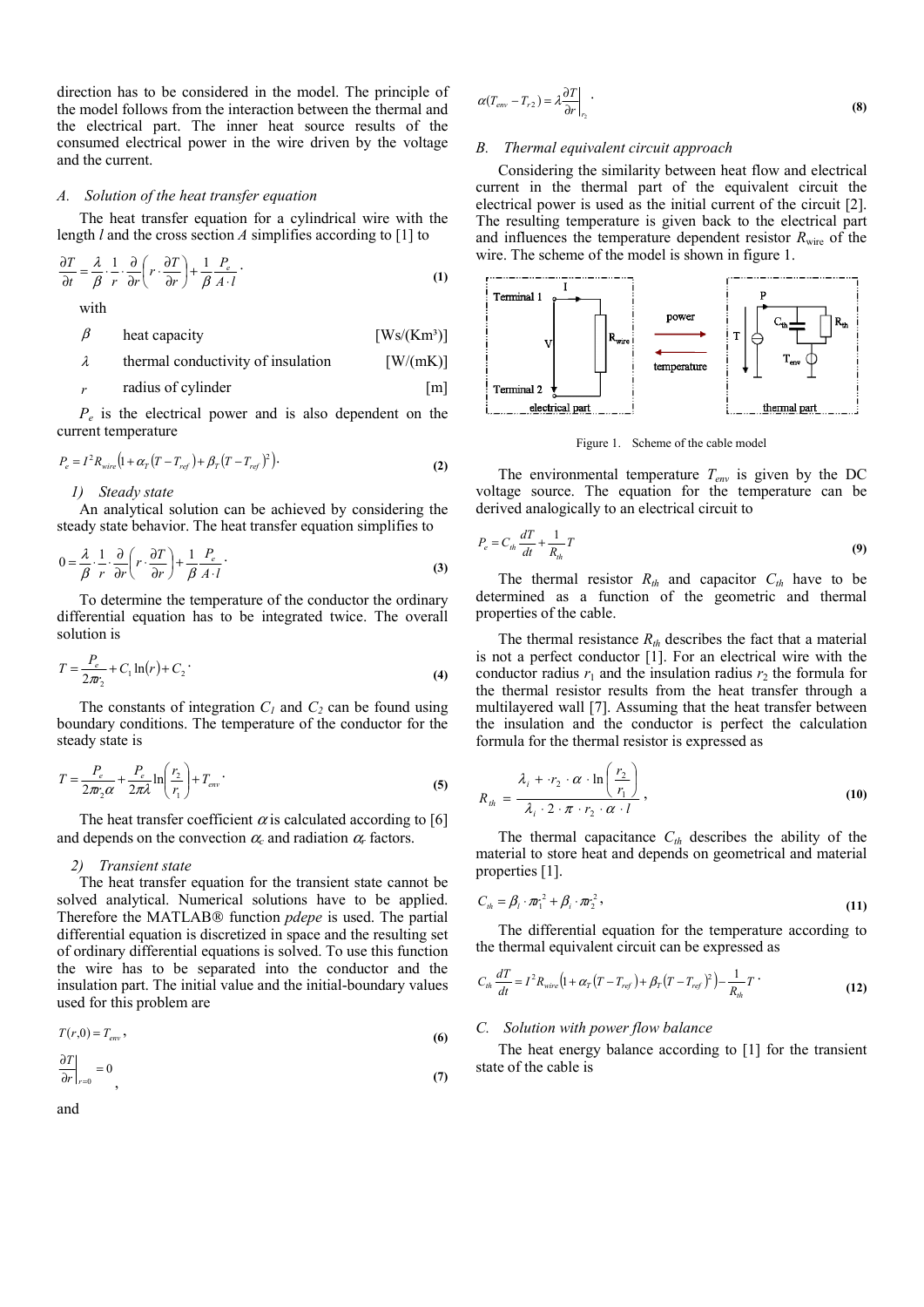$$
P_e = P_r + P_c + \frac{dQ}{dt} \tag{13}
$$

Disregarding the axial heat conduction along the length of the wire, the only effects important for the heat distribution is the heat dissipated by convection  $P_c$  and radiation  $P_r$ . Convection and radiation depend on the temperature difference between the wire and the environment. The part of the heat not emitted to the ambience is stored in the conductor depending on the heat capacitance of the material and increases the temperature of the wire.

The power dissipated by convection and radiation depending on the length of the conductor can be expressed as

$$
P_c = \alpha_c 2\pi_2 l (T - T_{\text{env}}),
$$
\n(14)

and

$$
P_r = \alpha_r 2\pi r_2 l (T^4 - T_{env}^4).
$$
 (15)

The heat stored in the cable is

$$
Q = \left(\beta_1 \pi \cdot r_1^2 + \beta_1 \pi \cdot r_2^2\right) l \left(T - T_{\text{env}}\right).
$$
 (16)

Considering a wire with insulation the temperature can be calculated to

$$
\frac{\partial T}{\partial t} = \frac{I^2 R_{wire} \left(1 + \alpha_T \left(T - T_{ref}\right) + \beta_T \left(T - T_{ref}\right)^2\right) + \left(-c2\pi r_2 l \alpha\right) \cdot \left(T - T_{env}\right)}{\left(\beta_l \pi \cdot r_1^2 + \beta_l \pi \cdot r_2^2\right) l}
$$
(17)

where  $c$  is the coefficient concerning the heat transfer through the insulation, depending on the size of the conductor and the insulation:

$$
c = \frac{\lambda_i}{\lambda_i + (\alpha_k + \alpha_s)r_i \ln(r_2/r_1)}.
$$
\n(18)

#### III. VALIDATION OF CABLE MODELS

In order to verify the introduced models comparisons of the different approaches and experimental results are made.

#### *A. Comparison of different approaches*

A cable with a conductor size of 0.5 mm² and an insulation thickness of 0.35 mm installed in free air was simulated with each of the three approaches. The material of the conductor is copper and the insulation material is polyethylene. For all selectable parameters the same values were used such as the heat transfer coefficient and the heat conductivity.

Figure 2 shows the conductor steady state temperature for a current between 2 and 18 ampere computed with the formulas for the thermal equivalent circuit, the power flow and the solution of the heat transfer equation.

In figure 3 the radial temperature distribution is given. The thermal conductivity of the conductor is considered to be perfect and so the temperature in the conductor is the equal for all positions. For the insulation, the thermal conductivity is 0.4 W/Km. The insulation is not very thick and so the temperature difference between conductor and the outside is small.



Figure 2. Comparison of different approaches for steady state



Figure 3. Radial temperature distribution in the wire

For the same configuration the transient models are investigated. In figure 5 the wire is fed with an 18 ampere current for 200 seconds.



Figure 4. Comparison of pde solution to thermal equivalent circuit

#### *B. Experimental results*

The developed models have to be compared to measurement results. In [3] and [8] the temperature of the wire is determined by measuring the voltage drop through the electrical wire with a given current. The current temperature of the wire can be calculated according to equation (14). Figure 6 shows the measurement results for the 0.5 mm cable presented in [3] for different current loadings.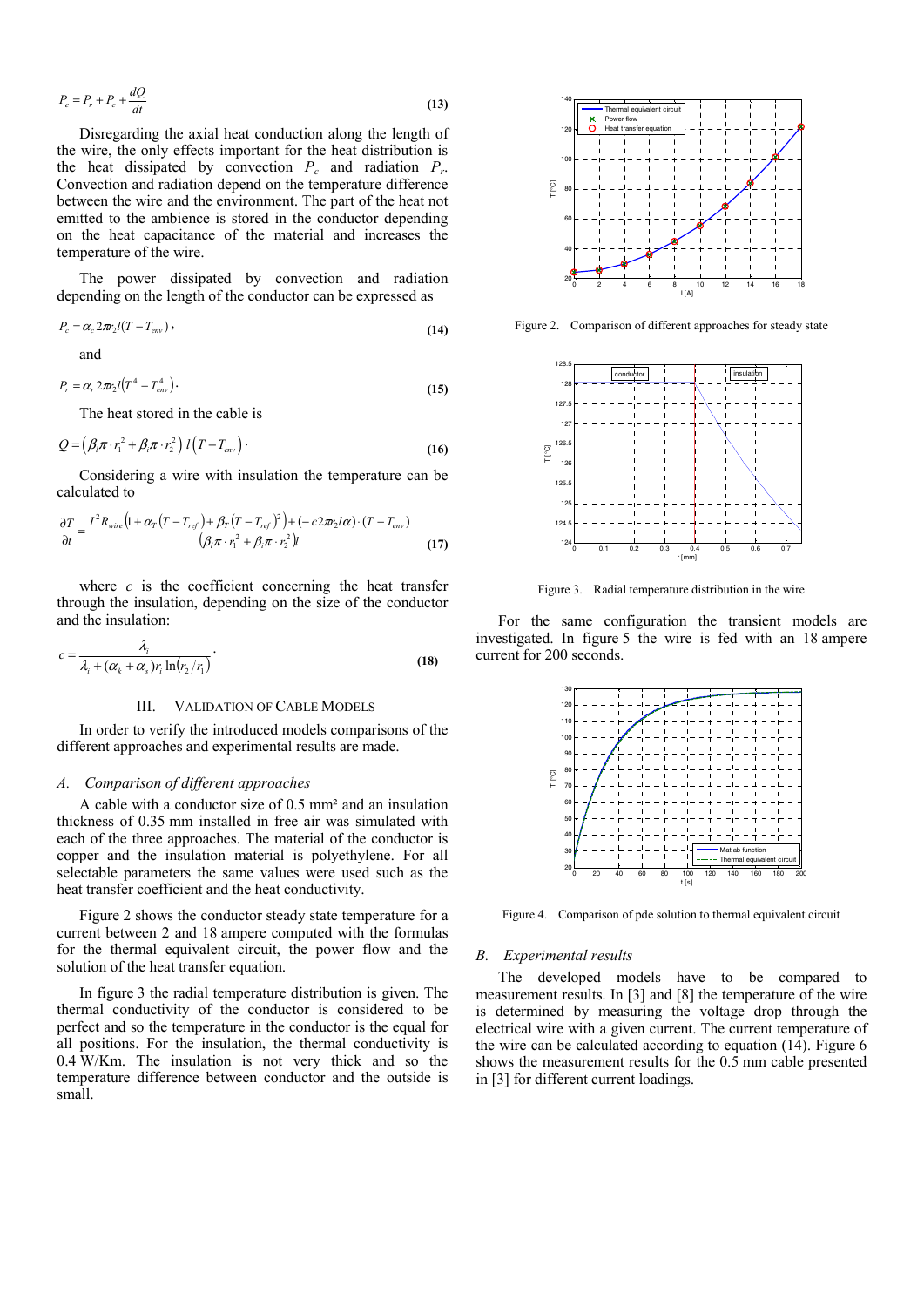

Figure 5. Comparison of temperature from simulation and measurement [3]

Figure 8 compares the transient temperature for a 1.5 mm<sup>2</sup> wire charged with 35 A.



Figure 6. Comparision of the T(t) from simulation and measurement [8]

Additionally to the comparisons with the data from literature, measurements at the University of Dortmund have been made. Therefore the cable to be measured is placed in a conditioning cabinet and the environmental temperature is set. The current is impressed on the cable with a constant current source. The voltage drop is measured with a High Performance Digital Multimeter from Keithley. The used measurement setup is shown in figure 7.



Figure 7. Measurement setup for voltage drop and temperature measurement

The voltage drop and the temperature results for a cable with PVC insulation and a cross section of 0.5 mm² are shown in figure 8 and figure 9.



Figure 8. Comparison of voltage drop from simulation and measurement



Figure 9. Comparison of temperature from simulation and measurement

# IV. TYPICAL CABLE HARNESS INVESTIGATIONS

With the validated cable models various types of investigations can be made. Considering the cable harness, aspects such as the dependency on the ambient temperature and the heating time are important for the dimensioning of the harness.

#### *A. Dependency on ambient temperature*

The vehicle can be divided in different temperature zones for example the engine or the passenger compartment. Depending on the ambient temperature the cables have to be selected. The continuous operating temperature for many types of PVC is 105°C. For example a cable with an environmental temperature of 85°C may only be heated 20°C more with the operational current.

Figure 10 shows the steady state temperature of a cable with a 2.5 mm<sup>2</sup> cross section and PVC insulation. Three different ambient temperatures are investigated (25°C, 50°C and  $85^{\circ}$ C).

Considering only this effect, the ampacity of a cable is more restricted with increasing environmental temperature. For dimensioning of the cable harness the ambient temperature of the wire has to be determined.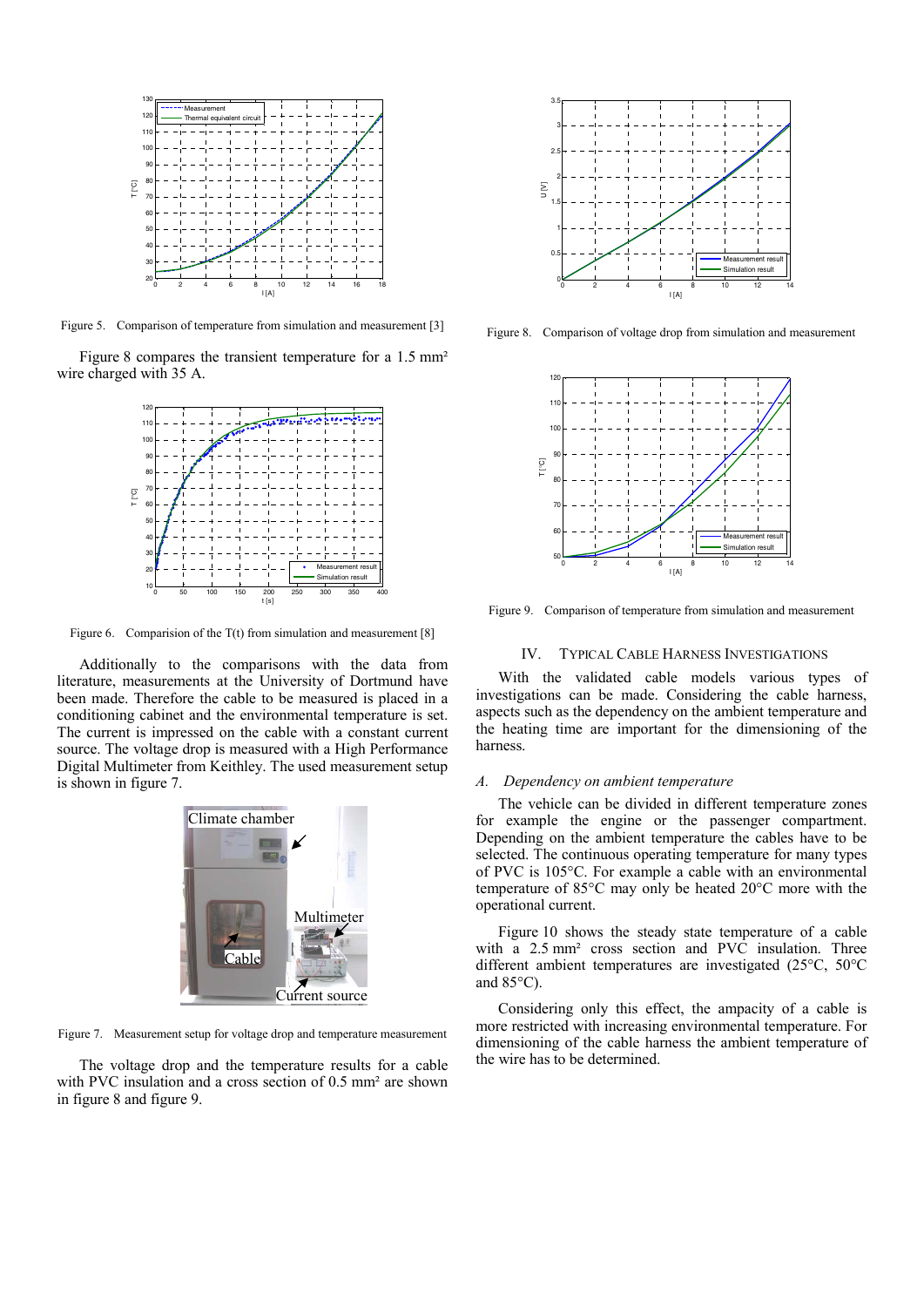

Figure 10. Influence of different ambient temperatures on the cable temperatur

## *B. Heating time*

The heating time is the time till the allowed temperature of the cable is reached by a given ambient temperature. In figure 11 the heating time for a 1.0 mm² cable depending on the ambient temperature and the current is shown.



Figure 11. Influence of different ambient temperatures on the cable heating time

The heating time is important for dynamic analysis. Short high current peaks do not destroy the cable because of the inertia of the cable.

# V. VALIDATION OF COMPLETE ON-BOARD SYSTEM MODEL

With the cable models being validated it is now possible to create a cable harness model. To automate the process a tool is developed which automatically generates a simulation model. The information about the wires and the connectors is stored in a so called KBL-file. The format is standardized as STEP AP 212 [4]. The data sets for modeling the whole system were adjusted using the software Harness Studio by EMCoS [9].

A first preprocessor written in Matlab builds a data model from the KBL-file. All the necessary data such as the information about the pins or the mapping of the different parts of the model have been gathered. The second preprocessor creates the simulation model based on the data model. The created simulation models are assigned to the electrical components, the wires, and the contact points. The schema of the data process is shown in figure 12.



Figure 12. Scheme of data processing

The model can be generated automatically with the presented method. The generator and the battery are modeled as constant voltage sources with internal resistances to limit the current flow. The fuse and the contacts are represented as resistors. The electronic components are modeled as time dependent resistors. The value of the resistor is calculated from measurement results. Because experimental results were available for two dominant Electronic Control Units (ECUs), the other ECUs are modeled as one resistor *Rrest* connected directly to the battery. The current difference was used to estimate the resistance value. In figure 13 the created system model is shown.



Figure 13. Example for a power supply system

In order to validate the created system a driving maneuver was investigated. The current and voltage at several points were measured. The cable parameters correspond to the actual vehicle parameters. Especially the dominant ECU II and wire 7 shall be investigated. Wire 7 has a conductor size of 4 mm² and the insulation thickness is 0.7 mm.



Figure 14. Comparision of measured and modeled current for ECU II